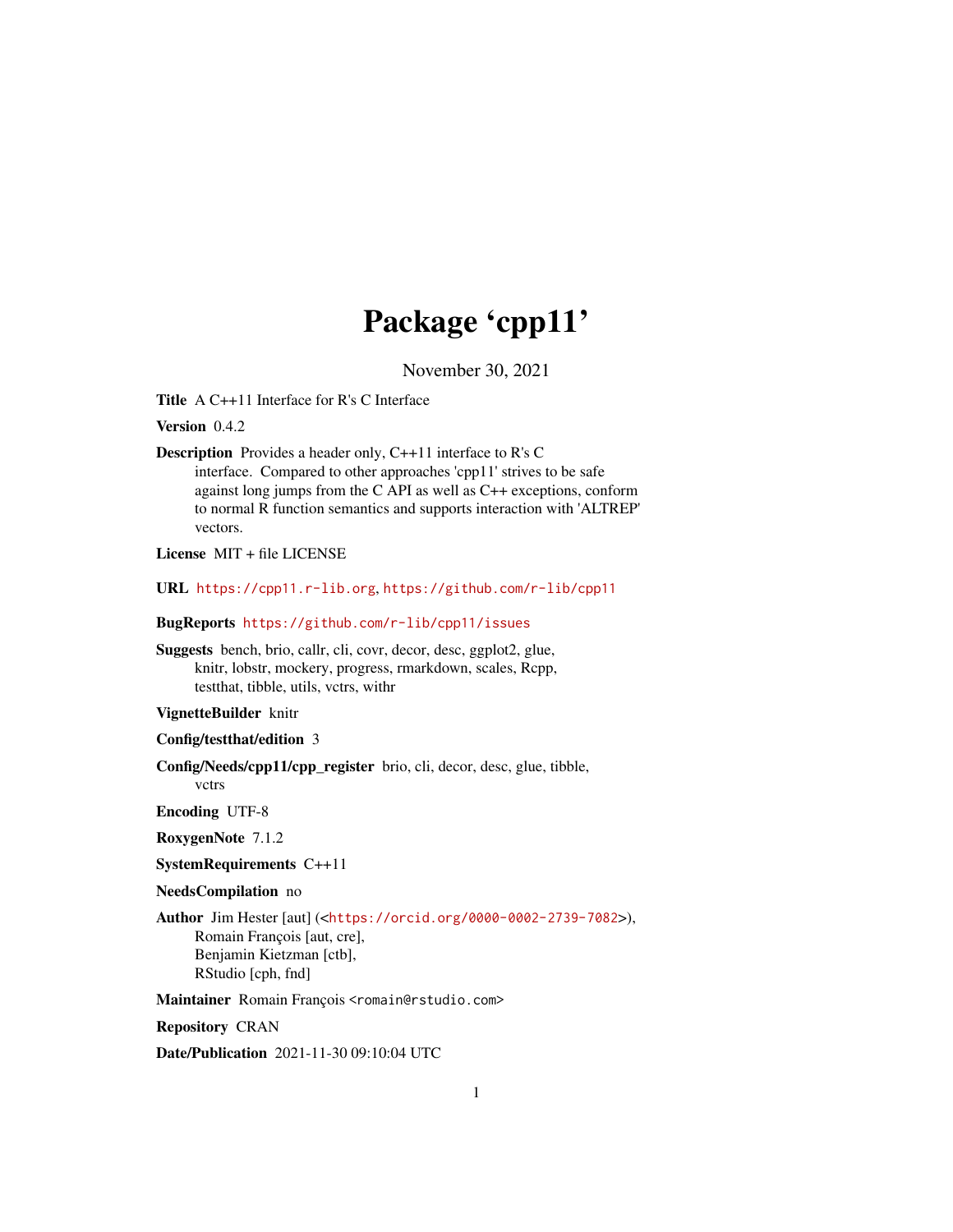# <span id="page-1-0"></span>R topics documented:

```
cpp_register . . . . . . . . . . . . . . . . . . . . . . . . . . . . . . . . . . . . . . . . . 2
cpp_source . . . . . . . . . . . . . . . . . . . . . . . . . . . . . . . . . . . . . . . . . 3
cpp_vendor . . . . . . . . . . . . . . . . . . . . . . . . . . . . . . . . . . . . . . . . . 5
```
#### **Index** [7](#page-6-0) **7**

cpp\_register *Generates wrappers for registered C++ functions*

#### Description

Functions decorated with [[cpp11::register]] in files ending in .cc, .cpp, .h or .hpp will be wrapped in generated code and registered to be called from R.

#### Usage

cpp\_register(path = ".", quiet = FALSE)

# Arguments

| path  | The path to the package root directory       |
|-------|----------------------------------------------|
| quiet | If TRUE suppresses output from this function |

# Details

Note registered functions will not be *exported* from your package unless you also add a @export roxygen2 directive for them.

In order to use cpp\_register() the cli, decor, desc, glue, tibble and vctrs packages must also be installed.

#### Value

The paths to the generated R and C++ source files (in that order).

# Examples

```
# create a minimal package
dir <- tempfile()
dir.create(dir)
writeLines("Package: testPkg", file.path(dir, "DESCRIPTION"))
writeLines("useDynLib(testPkg, .registration = TRUE)", file.path(dir, "NAMESPACE"))
# create a C++ file with a decorated function
dir.create(file.path(dir, "src"))
writeLines("[[cpp11::register]] int one() { return 1; }", file.path(dir, "src", "one.cpp"))
```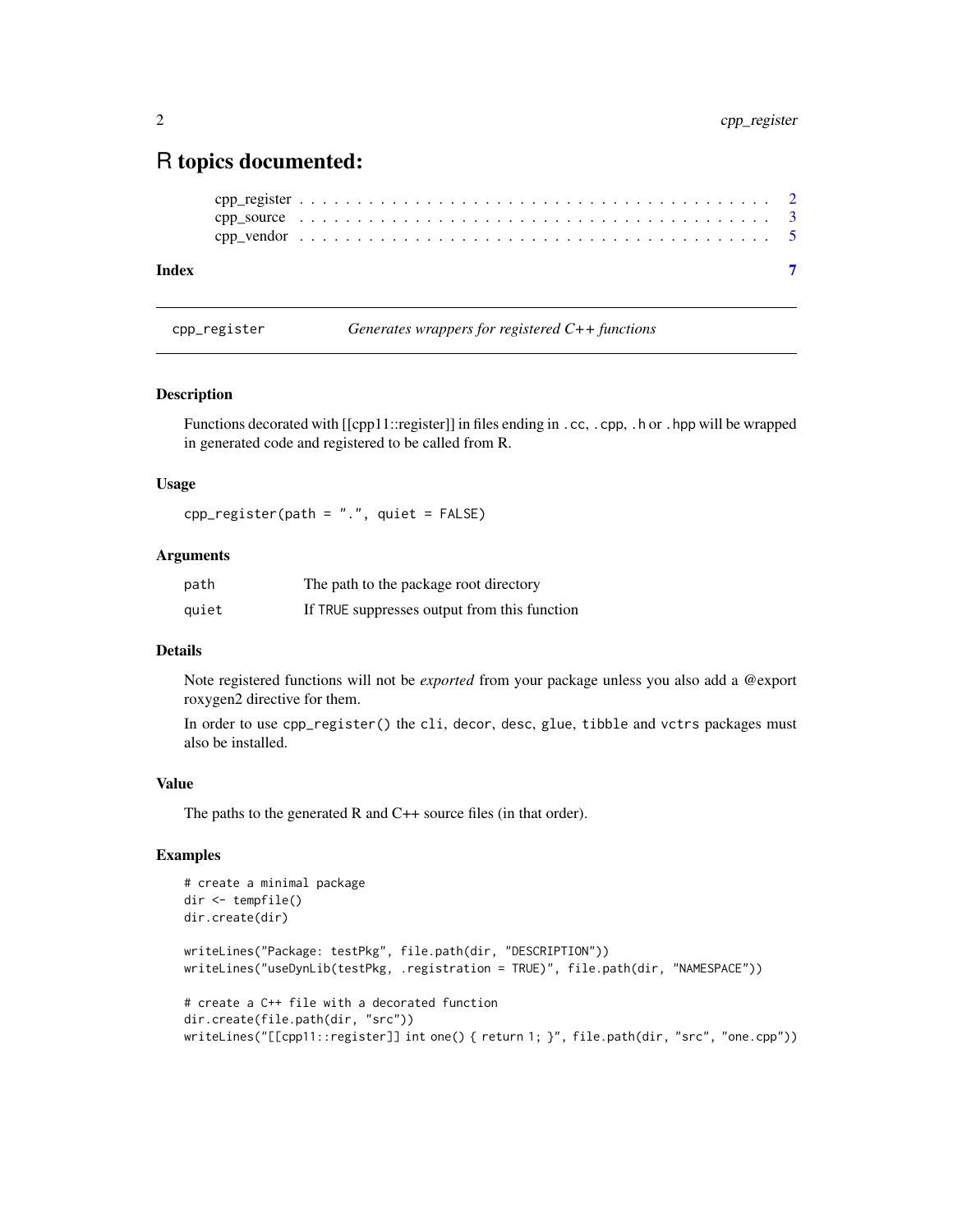# <span id="page-2-0"></span>cpp\_source 3

```
# register the functions in the package
cpp_register(dir)
# Files generated by registration
file.exists(file.path(dir, "R", "cpp11.R"))
file.exists(file.path(dir, "src", "cpp11.cpp"))
# cleanup
unlink(dir, recursive = TRUE)
```
<span id="page-2-1"></span>

#### cpp\_source *Compile C++ code*

# <span id="page-2-2"></span>Description

[cpp\\_source\(\)](#page-2-1) compiles and loads a single C++ file for use in R. [cpp\\_function\(\)](#page-2-2) compiles and loads a single function for use in R. [cpp\\_eval\(\)](#page-2-2) evaluates a single C++ expression and returns the result.

#### Usage

```
cpp_source(
  file,
  code = NULL,env = parent.frame(),
  clean = TRUE,
  quiet = TRUE,
 cxx_std = Sys.getenv("CXX_STD", "CXX11"),
 dir = tempfile()
\lambdacpp_function(
  code,
  env = parent.frame(),
 clean = TRUE,
 quiet = TRUE,
  cxx_std = Sys.getenv("CXX_STD", "CXX11")
\mathcal{L}cpp_eval(
  code,
 env = parent.Fname(),clean = TRUE,
 quiet = TRUE,
  cxx_std = Sys.getenv("CXX_STD", "CXX11")
)
```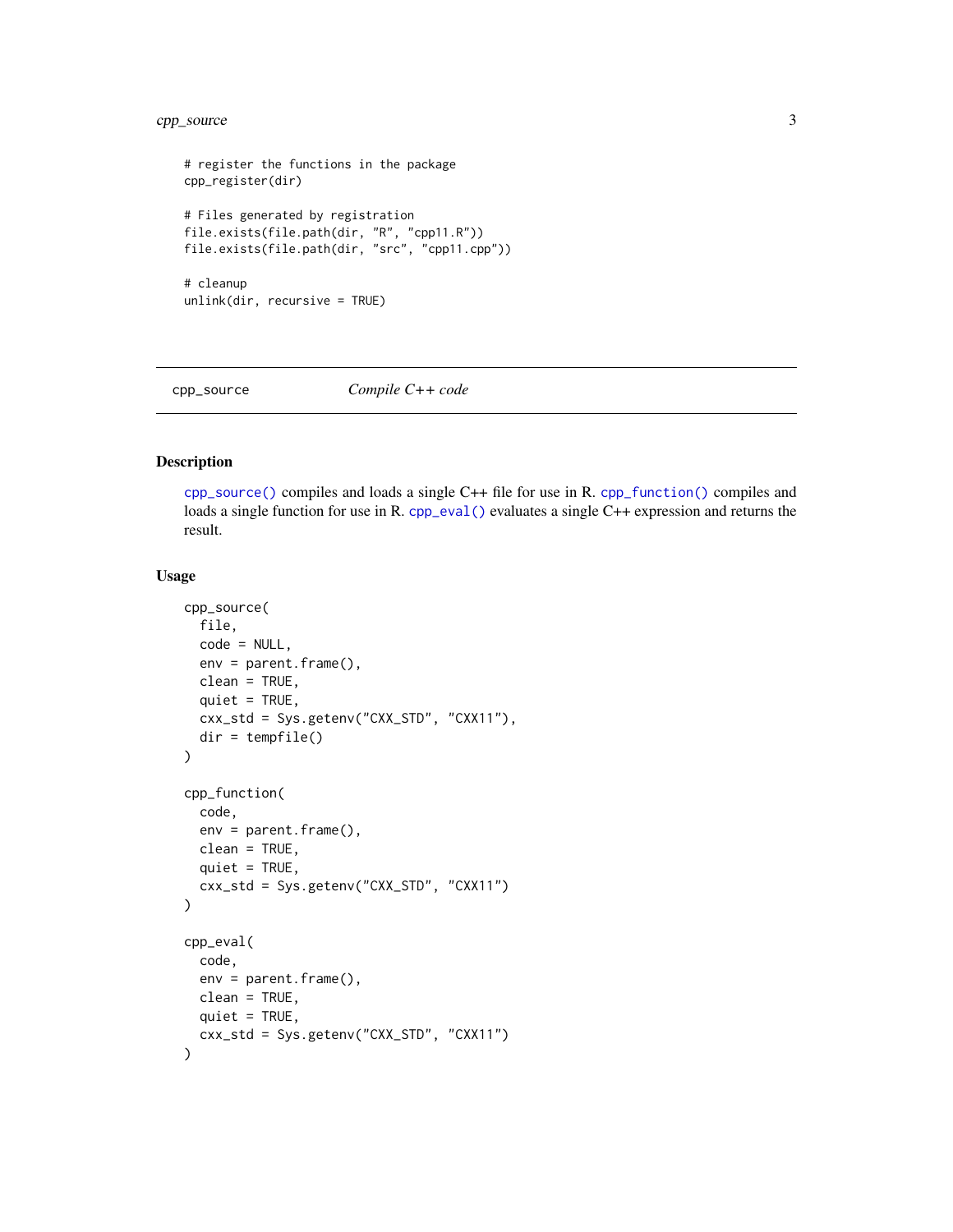# <span id="page-3-0"></span>Arguments

| file    | A file containing $C++$ code to compile                                                                                                                           |
|---------|-------------------------------------------------------------------------------------------------------------------------------------------------------------------|
| code    | If non-null, the $C++$ code to compile                                                                                                                            |
| env     | The R environment where the R wrapping functions should be defined.                                                                                               |
| clean   | If TRUE, cleanup the files after sourcing                                                                                                                         |
| quiet   | If 'TRUE', do not show compiler output                                                                                                                            |
| cxx_std | The C++ standard to use, the CXX_STD make macro is set to this value. The<br>default value queries the CXX_STD environment variable, or uses 'CXX11' if<br>unset. |
| dir     | The directory to store the generated source files. tempfile () is used by default.<br>The directory will be removed if clean is TRUE.                             |

# Details

Within C++ code you can use [[cpp11::linking\_to("pkgxyz")]] to link to external packages. This is equivalent to putting those packages in the LinkingTo field in a package DESCRIPTION.

#### Value

For [cpp\\_source\(\)](#page-2-1) and [cpp\_function()] the results of dyn. load() (invisibly). For [cpp\_eval()] the results of the evaluated expression.

### Examples

```
cpp_source(
  code = '#include "cpp11/integers.hpp"
  [[cpp11::register]]
  int num_odd(cpp11::integers x) {
    int total = 0;
    for (int val : x) {
     if ((\text{val } % 2) == 1) {
        ++total;
      }
    }
    return total;
  }
  ')
num_odd(as.integer(c(1:10, 15, 23)))
if (interactive() && require("progress")) {
cpp_source(
  code = '#include <cpp11/R.hpp>
#include <RProgress.h>
```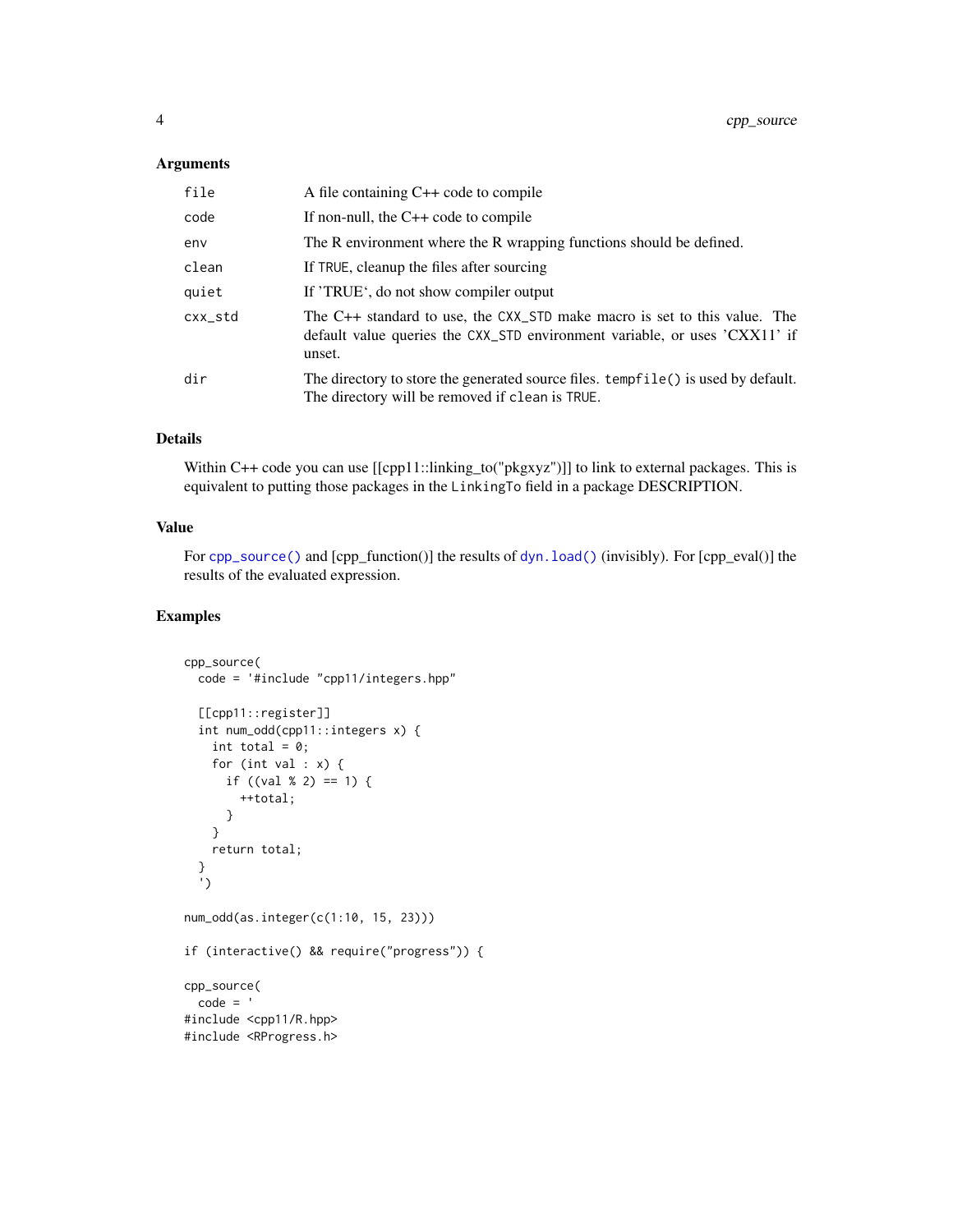# <span id="page-4-0"></span>cpp\_vendor 5

```
[[cpp11::linking_to("progress")]]
[[cpp11::register]] void
show_progress() {
 RProgress::RProgress pb("Processing [:bar] ETA: :eta");
 pb.tick(0);
 for (int i = 0; i < 100; i++) {
   usleep(2.0 / 100 * 1000000);
   pb.tick();
 }
}
')
show_progress()
}
```
cpp\_vendor *Vendor the cpp11 dependency*

#### Description

Vendoring is the act of making your own copy of the 3rd party packages your project is using. It is often used in the go language community.

#### Usage

 $cpp\_vendor(path = "."')$ 

#### Arguments

path The path to the package root directory

#### Details

This function vendors cpp11 into your package by copying the cpp11 headers into the inst/include folder of your package and adding 'cpp11 version: XYZ' to the top of the files, where XYZ is the version of cpp11 currently installed on your machine.

If you choose to vendor the headers you should *remove* LinkingTo: cpp11 from your DESCRIP-TION.

Note: vendoring places the responsibility of updating the code on you. Bugfixes and new features in cpp11 will not be available for your code until you run vector\_cpp11() again.

#### Value

The file path to the vendored code (invisibly).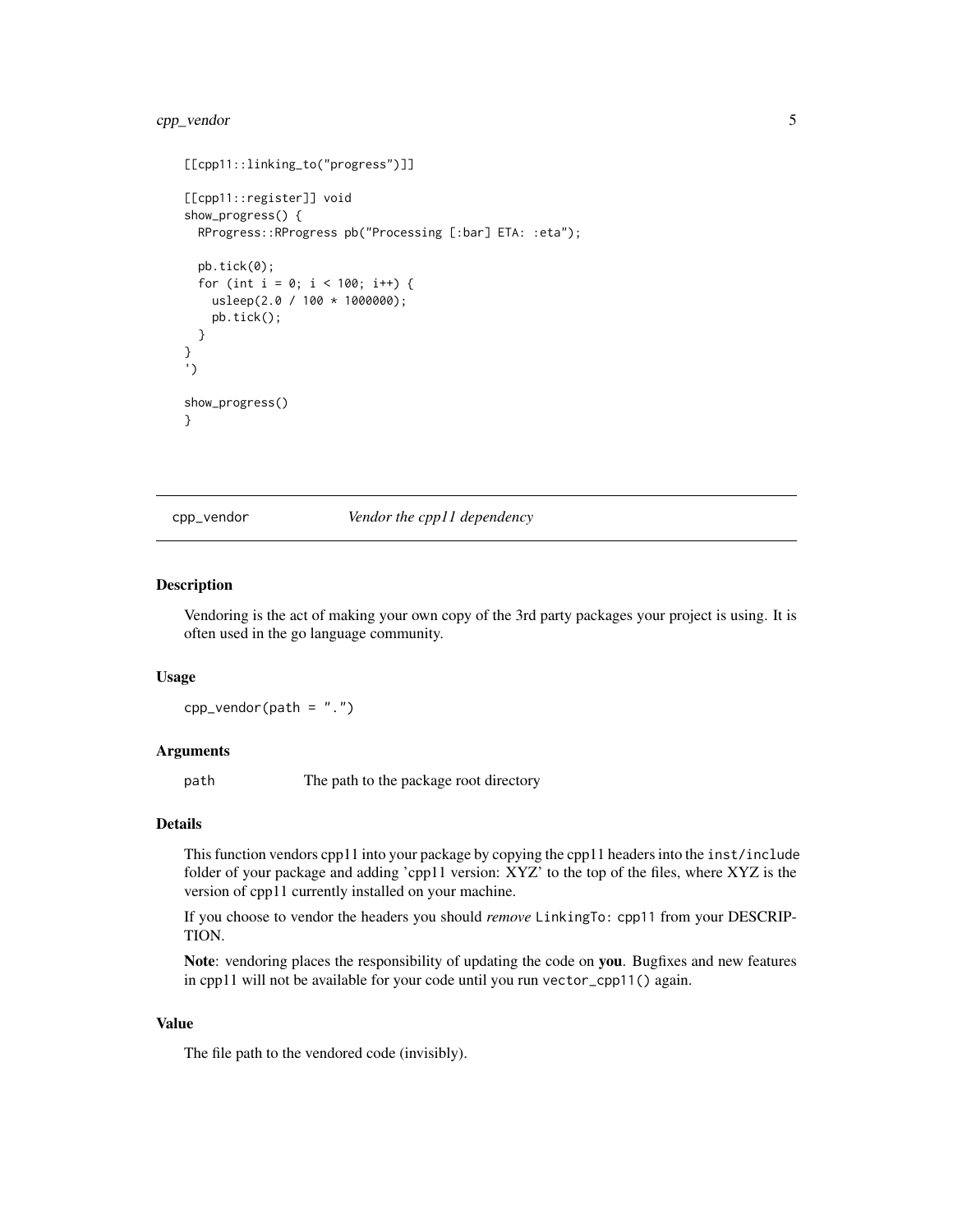# Examples

```
# create a new directory
dir <- tempfile()
dir.create(dir)
# vendor the cpp11 headers into the directory
cpp_vendor(dir)
list.files(file.path(dir, "inst", "include", "cpp11"))
# cleanup
unlink(dir, recursive = TRUE)
```